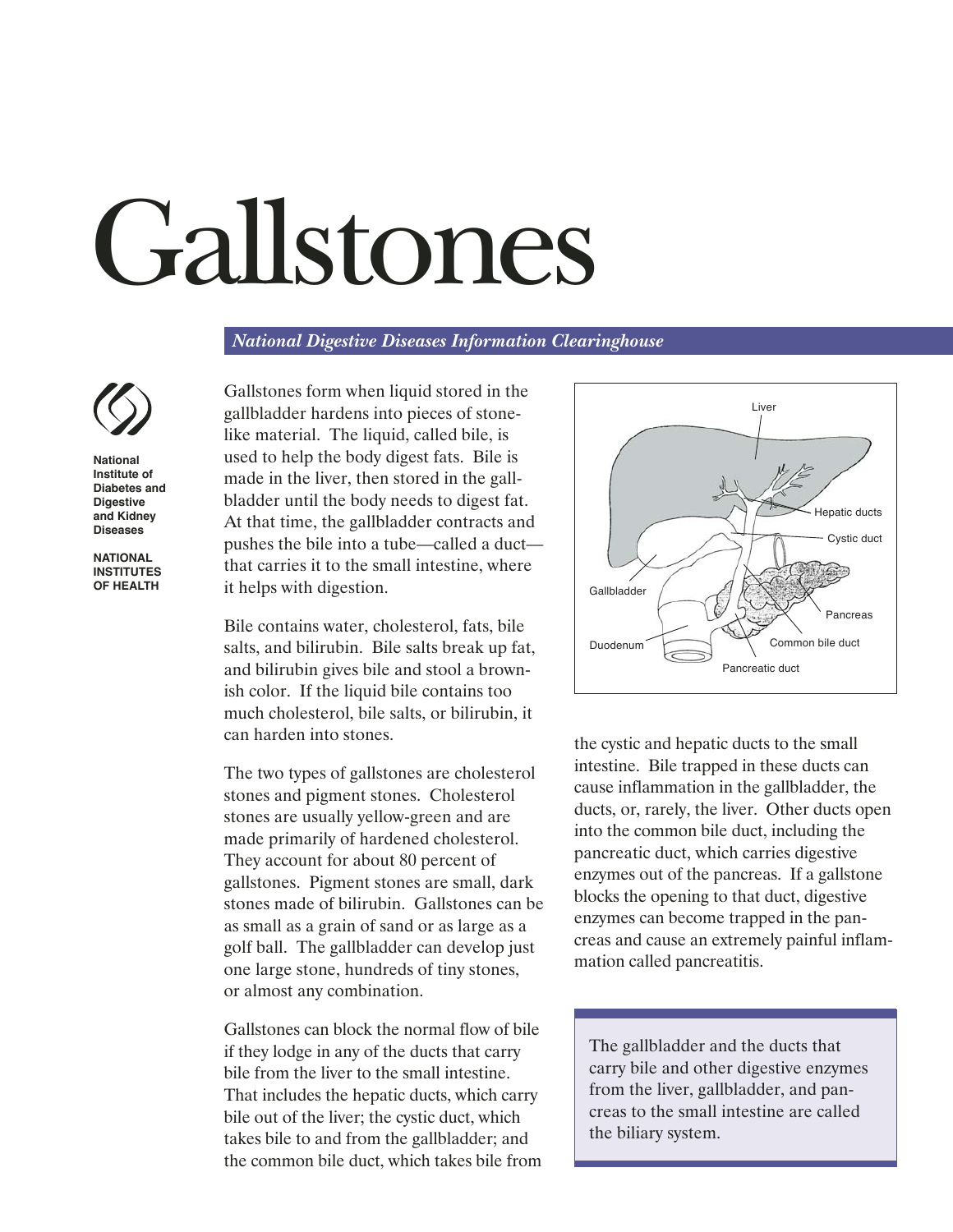If any of these ducts remain blocked for a significant period of time, severe—possibly fatal—damage can occur, affecting the gallbladder, liver, or pancreas. Warning signs of a serious problem are fever, jaundice, and persistent pain.

#### **What Causes Gallstones?**

#### **Cholesterol Stones**

Scientists believe cholesterol stones form when bile contains too much cholesterol, too much bilirubin, or not enough bile salts, or when the gallbladder does not empty as it should for some other reason.

#### **Pigment Stones**

The cause of pigment stones is uncertain. They tend to develop in people who have cirrhosis, biliary tract infections, and hereditary blood disorders such as sickle cell anemia.

#### **Other Factors**

It is believed that the mere presence of gallstones may cause more gallstones to develop. However, other factors that contribute to gallstones have been identified, especially for cholesterol stones.

- **Obesity.** Obesity is a major risk factor for gallstones, especially in women. A large clinical study showed that being even moderately overweight increases one's risk for developing gallstones. The most likely reason is that obesity tends to reduce the amount of bile salts in bile, resulting in more cholesterol. Obesity also decreases gallbladder emptying.
- **Estrogen.** Excess estrogen from pregnancy, hormone replacement therapy,

or birth control pills appears to increase cholesterol levels in bile and decrease gallbladder movement, both of which can lead to gallstones.

- **Ethnicity.** Native Americans have a genetic predisposition to secrete high levels of cholesterol in bile. In fact, they have the highest rates of gallstones in the United States. A majority of Native American men have gallstones by age 60. Among the Pima Indians of Arizona, 70 percent of women have gallstones by age 30. Mexican-American men and women of all ages also have high rates of gallstones.
- **Gender.** Women between 20 and 60 years of age are twice as likely to develop gallstones as men.
- **Age.** People over age 60 are more likely to develop gallstones than younger people.
- **Cholesterol-lowering drugs.** Drugs that lower cholesterol levels in blood actually increase the amount of cholesterol secreted in bile. This in turn can increase the risk of gallstones.
- **Diabetes.** People with diabetes generally have high levels of fatty acids called triglycerides. These fatty acids increase the risk of gallstones.
- **Rapid weight loss.** As the body metabolizes fat during rapid weight loss, it causes the liver to secrete extra cholesterol into bile, which can cause gallstones.
- **Fasting.** Fasting decreases gallbladder movement, causing the bile to become overconcentrated with cholesterol, which can lead to gallstones.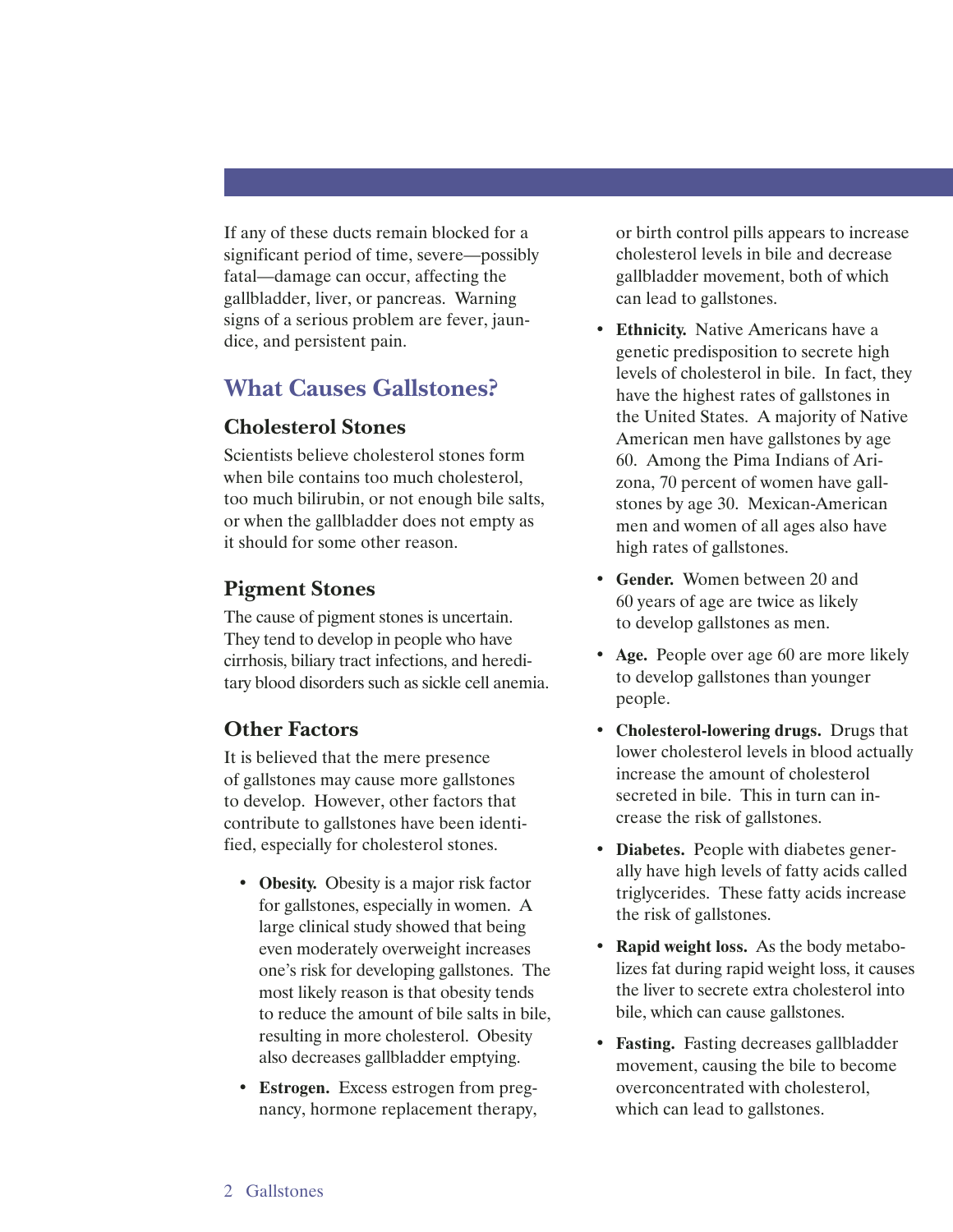# **What Are the Symptoms?**

Symptoms of gallstones are often called a gallstone "attack" because they occur suddenly. A typical attack can cause

- Steady, severe pain in the upper abdomen that increases rapidly and lasts from 30 minutes to several hours.
- Pain in the back between the shoulder blades.
- Pain under the right shoulder.
- Nausea or vomiting.

Gallstone attacks often follow fatty meals, and they may occur during the night. Other gallstone symptoms include

- Abdominal bloating.
- Recurring intolerance of fatty foods.
- Colic.
- Belching.
- Gas.
- Indigestion.

People who also have the following symptoms should see a doctor right away:

- Sweating.
- Chills.
- Low-grade fever.
- Yellowish color of the skin or whites of the eyes.
- Clay-colored stools.

Many people with gallstones have no symptoms. These patients are said to be asymptomatic, and these stones are called "silent stones." They do not interfere in gallbladder, liver, or pancreas function and do not need treatment.

# **Who Is at Risk for Gallstones?**

- Women.
- People over age 60.
- Native Americans.
- Mexican-Americans.
- Overweight men and women.
- People who fast or lose a lot of weight quickly.
- Pregnant women, women on hormone therapy, and women who use birth control pills.

## **How Are Gallstones Diagnosed?**

Many gallstones, especially silent stones, are discovered by accident during tests for other problems. But when gallstones are suspected to be the cause of symptoms, the doctor is likely to do an ultrasound exam. Ultrasound uses sound waves to create images of organs. Sound waves are sent toward the gallbladder through a handheld device that a technician glides over the abdomen. The sound waves bounce off the gallbladder, liver, and other organs, and their echoes make electrical impulses that create a picture of the organ on a video monitor. If stones are present, the sound waves will bounce off them, too, showing their location.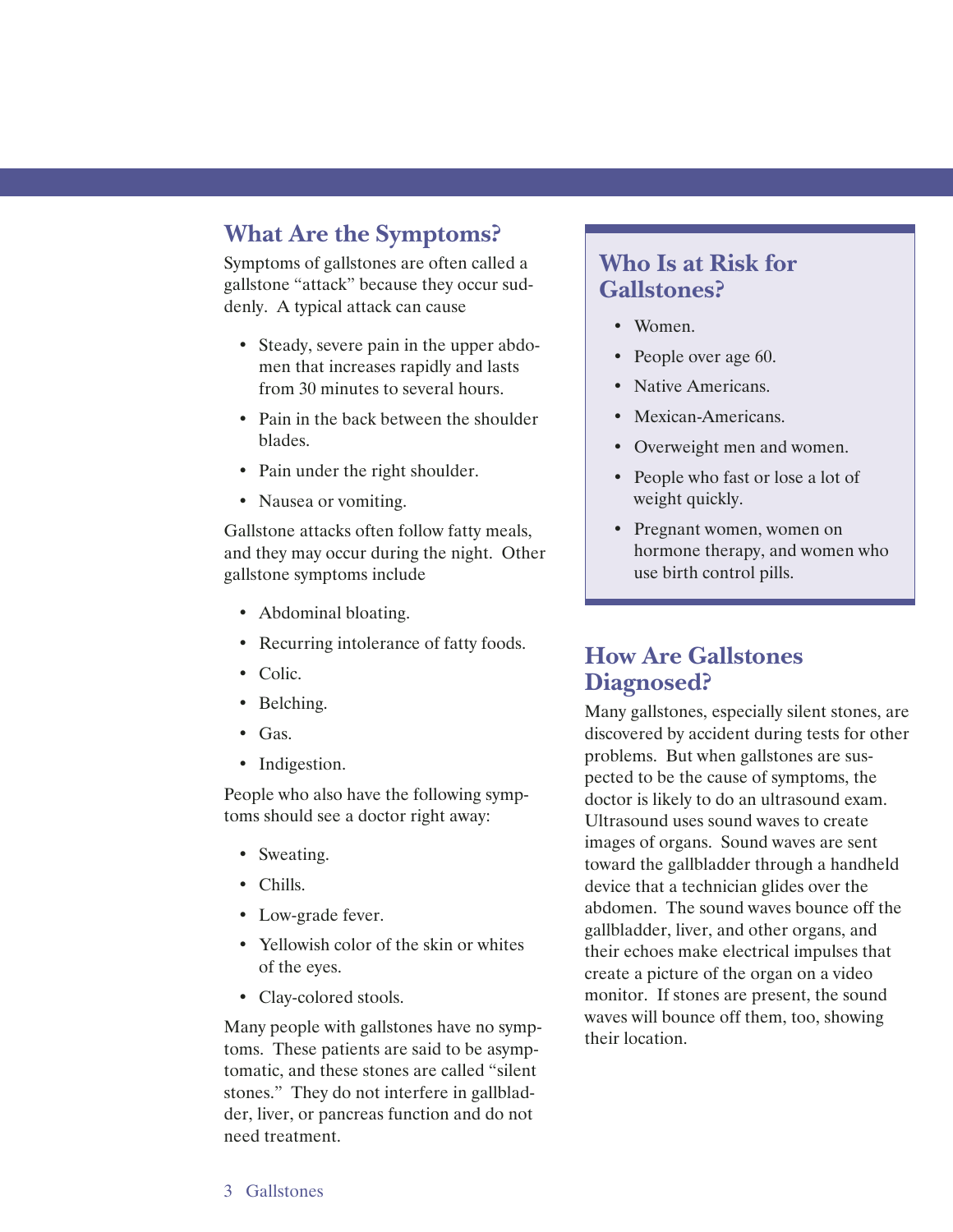Other tests used in diagnosis include

- **Cholecystogram or cholescintigraphy.** The patient is injected with a special iodine dye, and x-rays are taken of the gallbladder over a period of time. (Some people swallow iodine pills the night before the x-ray.) The test shows the movement of the gallbladder and any obstruction of the cystic duct.
- **Endoscopic retrograde cholangiopancreatography (ERCP).** The patient swallows an endoscope—a long, flexible, lighted tube connected to a computer and TV monitor. The doctor guides the endoscope through the stomach and into the small intestine. The doctor then injects a special dye that temporarily stains the ducts in the biliary system. ERCP is used to locate stones in the ducts.
- **Blood tests.** Blood tests may be used to look for signs of infection, obstruction, pancreatitis, or jaundice.

Gallstone symptoms are similar to those of heart attack, appendicitis, ulcers, irritable bowel syndrome, hiatal hernia, pancreatitis, and hepatitis. So accurate diagnosis is important.

## **What Is the Treatment?**

#### **Surgery**

Surgery to remove the gallbladder is the most common way to treat symptomatic gallstones. (Asymptomatic gallstones usually do not need treatment.) Each year more than 500,000 Americans have gallbladder surgery. The surgery is called cholecystectomy.

The standard surgery is called laparoscopic cholecystectomy. For this operation, the surgeon makes several tiny incisions in the abdomen and inserts surgical instruments and a miniature video camera into the abdomen. The camera sends a magnified image from inside the body to a video monitor, giving the surgeon a closeup view of the organs and tissues. While watching the monitor, the surgeon uses the instruments to carefully separate the gallbladder from the liver, ducts, and other structures. Then the cystic duct is cut and the gallbladder removed through one of the small incisions.

Because the abdominal muscles are not cut during laparoscopic surgery, patients have less pain and fewer complications than they would have had after surgery using a large incision across the abdomen. Recovery usually involves only one night in the hospital, followed by several days of restricted activity at home.

If the surgeon discovers any obstacles to the laparoscopic procedure, such as infection or scarring from other operations, the operating team may have to switch to open surgery. In some cases the obstacles are known before surgery, and an open surgery is planned. It is called "open" surgery because the surgeon has to make a 5- to 8-inch incision in the abdomen to remove the gallbladder. This is a major surgery and may require about a 2- to 7-day stay in the hospital and several more weeks at home to recover. Open surgery is required in about 5 percent of gallbladder operations.

The most common complication in gallbladder surgery is injury to the bile ducts. An injured common bile duct can leak bile and cause a painful and potentially dangerous infection. Mild injuries can sometimes be treated nonsurgically. Major injury, however, is more serious and requires additional surgery.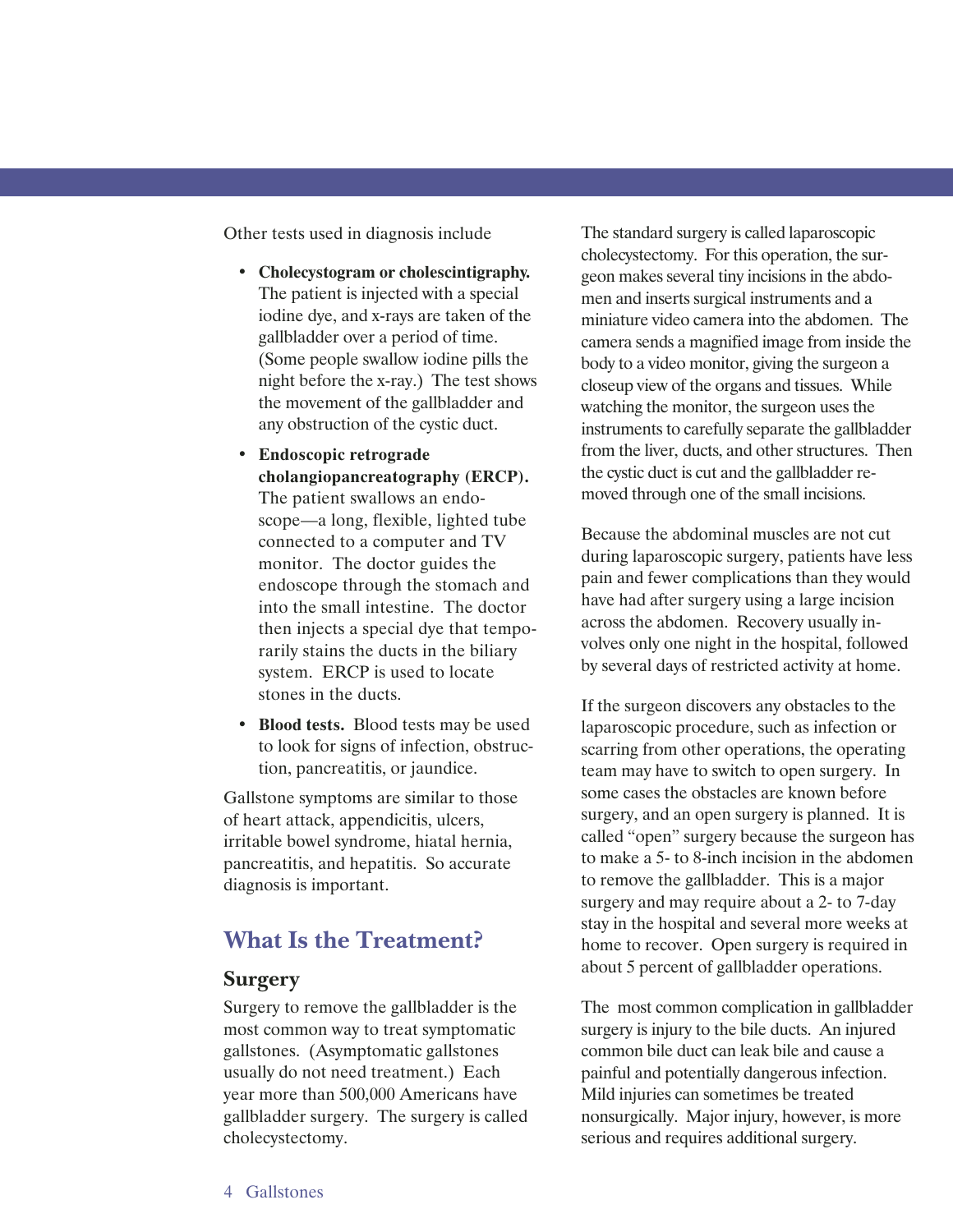## **Don't People Need Their Gallbladders?**

Fortunately, the gallbladder is an organ that people can live without. Losing it won't even require a change in diet. Once the gallbladder is removed, bile flows out of the liver through the hepatic ducts into the common bile duct and goes directly into the small intestine, instead of being stored in the gallbladder. However, because the bile isn't stored in the gallbladder, it flows into the small intestine more frequently, causing diarrhea in some people. Also, some studies suggest that removing the gallbladder may cause higher blood cholesterol levels, so occasional cholesterol tests may be necessary.

If gallstones are in the bile ducts, the surgeon may use ERCP in removing them before or during the gallbladder surgery. Once the endoscope is in the small intestine, the surgeon locates the affected bile duct. An instrument on the endoscope is used to cut the duct, and the stone is captured in a tiny basket and removed with the endoscope. This two-step procedure is called ERCP with endoscopic sphincterotomy.

Occasionally, a person who has had a cholecystectomy is diagnosed with a gallstone in the bile ducts weeks, months, or even years after the surgery. The two-step ERCP procedure is usually successful in removing the stone.

## **Nonsurgical Treatment**

Nonsurgical approaches are used only in special situations—such as when a patient's condition prevents using an anesthetic—and only for cholesterol stones. Stones recur after nonsurgical treatment about half the time.

- **Oral dissolution therapy.** Drugs made from bile acid are used to dissolve the stones. The drugs, ursodiol (Actigall) and chenodiol (Chenix), work best for small cholesterol stones. Months or years of treatment may be necessary before all the stones dissolve. Both drugs cause mild diarrhea, and chenodiol may temporarily raise levels of blood cholesterol and the liver enzyme transaminase.
- **Contact dissolution therapy.** This experimental procedure involves injecting a drug directly into the gallbladder to dissolve stones. The drug methyl tert butyl—can dissolve some stones in 1 to 3 days, but it must be used very carefully because it is a flammable anesthetic that can be toxic. The procedure is being tested in patients with symptomatic, noncalcified cholesterol stones.
- **Extracorporeal shockwave lithotripsy (ESWL).** This treatment uses shock waves to break up stones into tiny pieces that can pass through the bile ducts without causing blockages. Attacks of biliary colic (intense pain) are common after treatment, and ESWL's success rate is not very high. Remaining stones can sometimes be dissolved with medication.